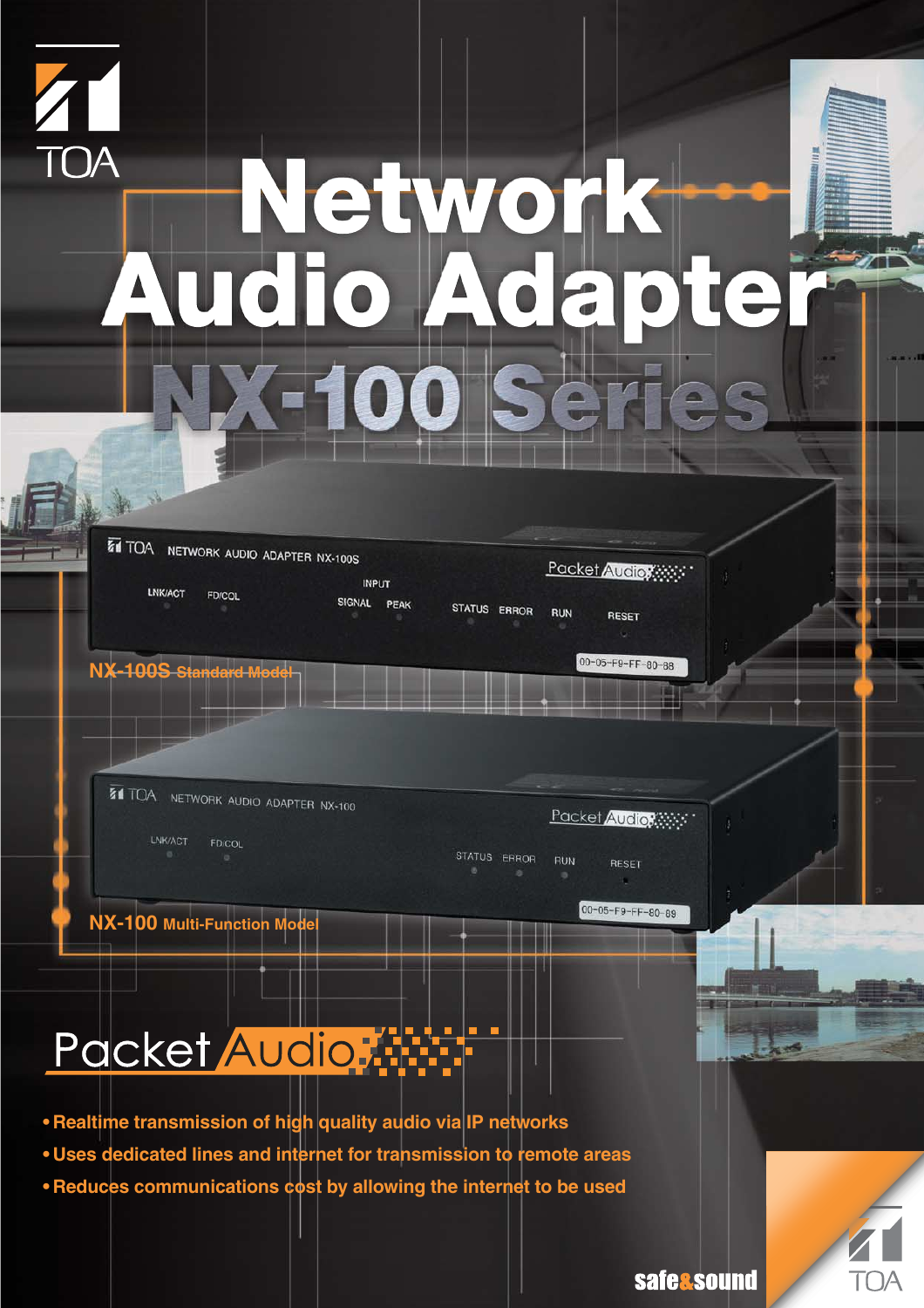# **Facilitating real time audio tr**

**The top-rated NX-100 and affordable NX-100S Network Audio Adapters share many common features and functions related to transmitting high quality audio signals over IP networks such as LANs and the internet in real time.**



# **Real time transmission of high quality audio signals over IP networks.**

Audio can simply be transmitted as IP packets via a router or an intelligent switch. Without any network delay, the audio broadcasts will only experience delay times as minimal as tens of milliseconds.

## **Audio signal quality maintains high fidelity over a wide frequency range from 50 Hz up to 14 kHz**

The NX-100/NX-100S incorporates efficient "sub-band ADPCM" audio compression technology that preserves delicate musical instrument nuances and allows the emotional content of a person's speech to be transmitted as well. Malfunctions and emergency signals and other sounds can also be accurately monitored and evaluated thanks to the high level of fidelity. If a higher level of audio performance is required, the NX-100 will also uncompress (PCM) audio transmission. Sampling frequency transmission rates can be selected at 8kHz, 16kHz, or 32kHz to best suit the transmission frequency range.

# **Multi transmission modes available — LANs and dedicated lines as well as transmitting audio over the internet.**

The NX-100/NX-100S supports NAT and IP Masquerade (IPMASQ or MASQ) networking which present technological difficulties to conventional VoIP (Voice over IP) technology and protocols such as H.323 and SIP. These advanced abilities of the NX-100/NX-100S result in dramatic cost savings for both installation and operational costs.

Note: Connected to the internet, the private IP address is converted into a global IP address by the router. NAT and IP Masquerade perform this address conversion.

# **Equipped with the Voice Packet Loss Recovery and sampling frequency adjustment functions**

The NX-100/NX100S employs three modes that are employed to recover lost packets. Both also adjust sampling frequencies at the sending and receiving ends so that uninterrupted continuous broadcasting may be possible for long hours even if communication interference should occur on the network.

# **Simultaneous multi-location broadcasting and two-way communication capabilities widen scope of applications.**

A single NX-100/NX-100S unit can simultaneously transmit audio signals to a maximum of 4 locations in the Unicast mode and to up to 64 locations in the Multicast mode. This makes it possible to effectively perform company-wide broadcasting and also to integrate broadcast diffusion functions.

Every NX-100/NX-100S is equipped with independent audio input and output connectors that can be operating simultaneously, allowing use as a broadcast monitor or as a communication device responding to the location receiving the broadcast.



# **8 channels of contact inputs/outputs are provided. The RS-232C port on the NX-100 can be used to send serial data to and from remote areas.**

Control input signals as well as audio signals can easily be transmitted to remote locations. The signals can be employed for power on/off control of the PA amplifier which receives the voice output. In addition, other useful tasks include broadcasting start using the sensor or timer, activating an external music source and selecting the broadcasting area for each of the input terminals.

# **Software-driven operation or through input terminals.**

Multiple NX-100/NX-100S units can be operated via an IP network employing the supplied operation software and broadcasting can also be initiated and terminated using the input terminals for the maximum operational reliability of a hardware solution. A full system can be assembled without including a single PC.

# **Simplified setup and maintenance using supplied setup software or web browser.**

Supplied setup software makes it easy to perform routine tasks such as changing settings, checking operational status, and updating firmware for all NX-100/NX-100S units on a network. The NX-100/X-100S is an exceptionally low maintenance product, even allowing any PC without setup software installed to complete tasks via web browser for individual NX-100/NX-100S units.

# **NX-100S dedicated features.**

The NX-100S is equipped with an indicator for audio input signal as well as a peak overload indicator, allowing at-a-glance visual confirmation of status. In addition, the NX-100S also provides phantom power on the audio inputs.

# **Differences between the NX-100 and the NX-100S**

|                      | <b>NX-100</b>        | <b>NX-100S</b>  |  |
|----------------------|----------------------|-----------------|--|
| Power source Input   | AC adapter or 24V DC | AC adapter only |  |
| RS-232C port         | Yes                  | <b>No</b>       |  |
| Input signal LED     | No                   | Yes             |  |
| Input peak level LED | <b>No</b>            | Yes             |  |
| Phantom power supply | No                   | Yes             |  |
| IPv6-compatible      | Yes                  | No              |  |

The NX-100 is the first audio equipment to sport the IPv6 Ready logo. Dedicated firmware update must be installed on the NX-100 to make it fully IPv6-compatible.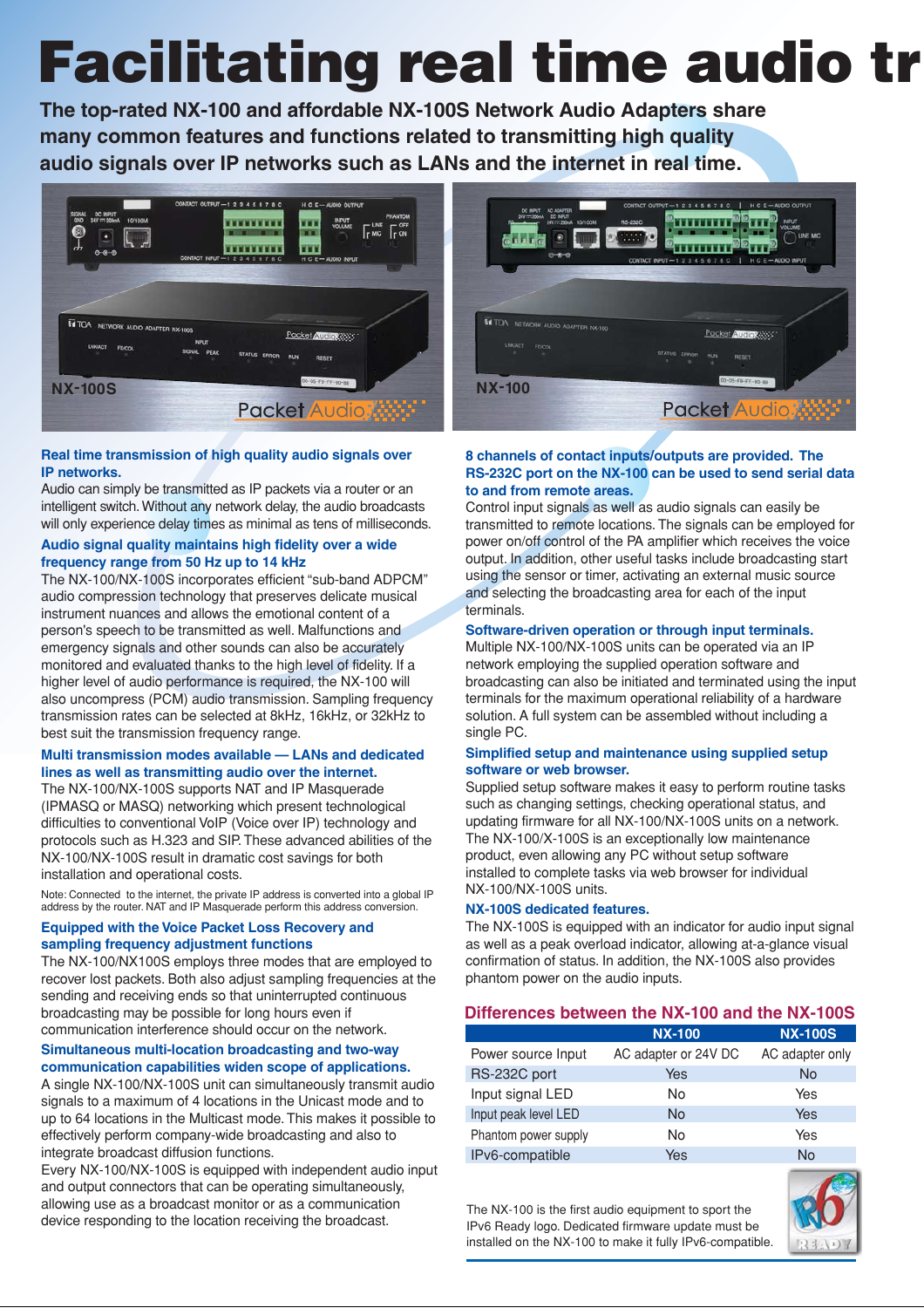# **ansmission over IP networks.**



# **System application examples**

The Network Audio Adapter is a flexible product that proves ideal for many applications where a remote multi-point broadcast system is required.

# **a) Voice distribution to remote broadcast areas such as roadside locations, railway stations and the like.**



Automated announcements at unattended stations.





**b) General purpose broadcasts in supermarket chain stores, department stores and various locations in manufacturing plants.**

# example

Headquarters transmissions to designated locations.

> CD player, BGM and prerecorded voice announcements.